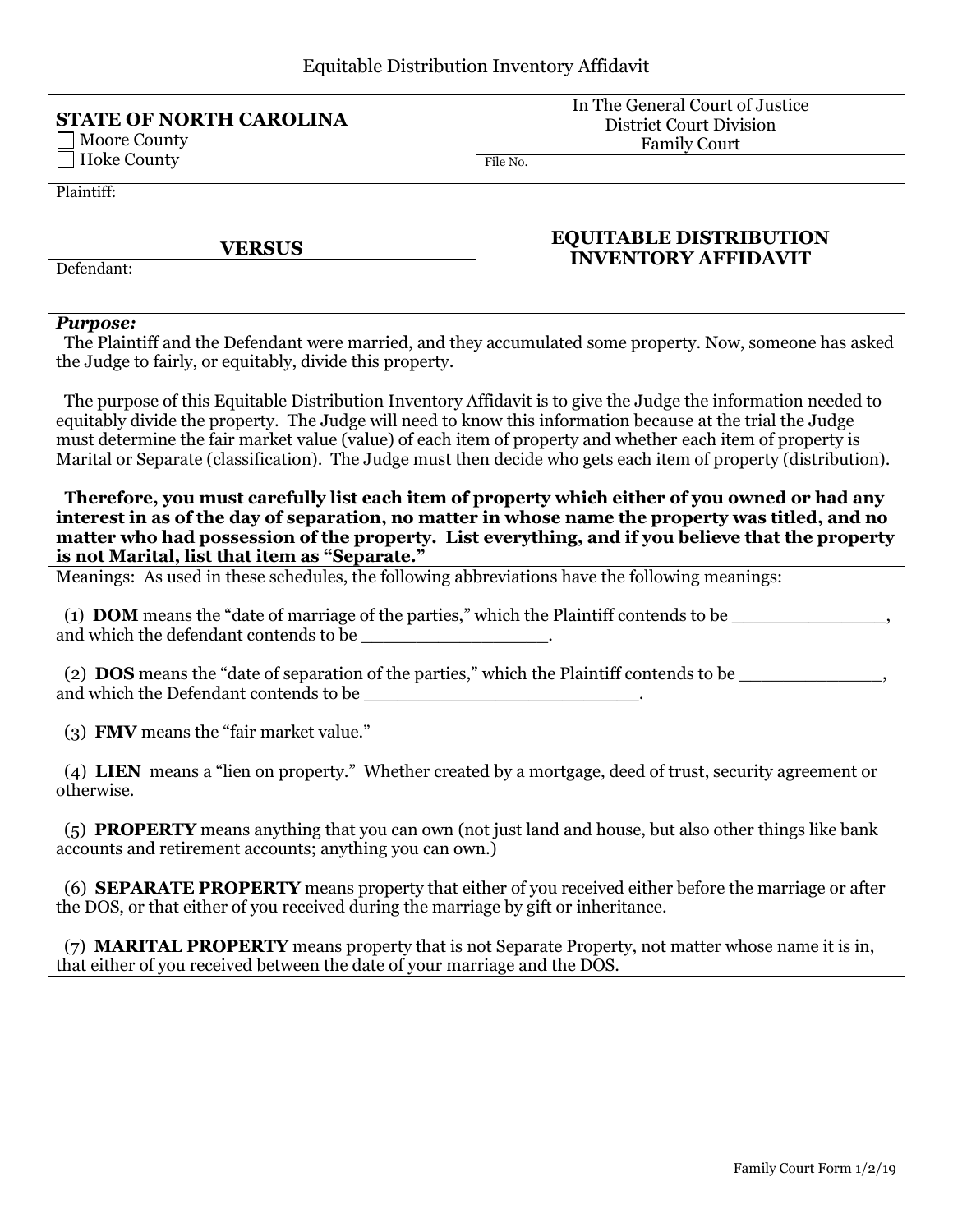|          |                                              | This includes land, houses, anything permanently attached to land, and mobile homes.<br>Include a description of the property sufficient that the Court can identify it. |                                                   | REAL PROPERTY AND MOBILE HOMES                                          | <b>SCHEDULE I</b>                                                           |                                                                     |                                                   |                                                |                                                                   |                                                            |                                                         |                                                                    |
|----------|----------------------------------------------|--------------------------------------------------------------------------------------------------------------------------------------------------------------------------|---------------------------------------------------|-------------------------------------------------------------------------|-----------------------------------------------------------------------------|---------------------------------------------------------------------|---------------------------------------------------|------------------------------------------------|-------------------------------------------------------------------|------------------------------------------------------------|---------------------------------------------------------|--------------------------------------------------------------------|
|          | <b>Value</b>                                 |                                                                                                                                                                          |                                                   | <b>Classification</b>                                                   |                                                                             |                                                                     | <b>Possession</b>                                 |                                                |                                                                   | <b>Distribution</b>                                        |                                                         |                                                                    |
| Property | Husband<br>Contends<br>the DOS<br><b>FMV</b> | Wife<br>Contends<br>the DOS<br><b>FMV</b>                                                                                                                                | Agreed<br>on or<br>Court<br>Finding<br><b>FMV</b> | Husband<br>Contends<br>Marital<br>or<br>Separate<br>$(M \text{ or } S)$ | Wife<br>Contends<br>Marital<br><b>or</b><br>Separate<br>$(M \text{ or } S)$ | Agreed<br>on or<br>Court<br>Finding<br>$(M \text{ or } S)$          | Husband<br>Contends<br>who has<br>it?<br>(H or W) | Wife<br>Contends<br>who has<br>it?<br>(H or W) | Agreed<br>on or<br>Court<br>Finding<br>who has<br>it?<br>(H or W) | Husband<br>Contends<br>who gets<br>it?<br>(H or W)         | Wife<br>Contends<br>who gets<br>it?<br>(H or W)         | Agreed<br>on or<br>Court<br>Finding<br>who gets<br>it?<br>(H or W) |
| 1.       |                                              |                                                                                                                                                                          |                                                   |                                                                         |                                                                             |                                                                     |                                                   |                                                |                                                                   |                                                            |                                                         |                                                                    |
| 2.       |                                              |                                                                                                                                                                          |                                                   |                                                                         |                                                                             |                                                                     |                                                   |                                                |                                                                   |                                                            |                                                         |                                                                    |
| 3.       |                                              |                                                                                                                                                                          |                                                   |                                                                         |                                                                             |                                                                     |                                                   |                                                |                                                                   |                                                            |                                                         |                                                                    |
| 4.       |                                              |                                                                                                                                                                          |                                                   |                                                                         |                                                                             |                                                                     |                                                   |                                                |                                                                   |                                                            |                                                         |                                                                    |
| 5.       |                                              |                                                                                                                                                                          |                                                   |                                                                         |                                                                             |                                                                     |                                                   |                                                |                                                                   |                                                            |                                                         |                                                                    |
| 6.       |                                              |                                                                                                                                                                          |                                                   |                                                                         |                                                                             |                                                                     |                                                   |                                                |                                                                   |                                                            |                                                         |                                                                    |
|          |                                              | Include a description of the property sufficient that the Court can identify it.                                                                                         |                                                   |                                                                         | Schedule II<br><b>Motor Vehicles</b>                                        |                                                                     |                                                   |                                                |                                                                   |                                                            |                                                         |                                                                    |
|          |                                              | <b>Value</b>                                                                                                                                                             |                                                   |                                                                         | <b>Classification</b>                                                       |                                                                     |                                                   | <b>Possession</b>                              |                                                                   |                                                            | <b>Distribution</b>                                     |                                                                    |
| Property | Husband<br>Contends<br>the DOS<br><b>FMV</b> | Wife<br>Contends<br>the DOS<br><b>FMV</b>                                                                                                                                | Agreed<br>on or<br>Court<br>Finding<br><b>FMV</b> | Husband<br>Contends<br>Marital<br>or<br>Separate<br>$(M \text{ or } S)$ | Wife<br>Contends<br>Marital<br>or<br>Separate<br>$(M \text{ or } S)$        | Agreed<br>on or<br>$\mbox{Court}$<br>Finding<br>$(M \text{ or } S)$ | Husband<br>Contends<br>who has<br>it?<br>(H or W) | Wife<br>Contends<br>who has<br>it?<br>(H or W) | Agreed<br>on or<br>Court<br>Finding<br>who has<br>it?<br>(H or W) | Husband<br>Contends<br>who gets<br>$it\bar{?}$<br>(H or W) | Wife<br>Contends<br>who gets<br>$it\bar{?}$<br>(H or W) | Agreed<br>on or<br>Court<br>Finding<br>who gets<br>it?<br>(H or W) |
| 7.       |                                              |                                                                                                                                                                          |                                                   |                                                                         |                                                                             |                                                                     |                                                   |                                                |                                                                   |                                                            |                                                         |                                                                    |
| 8.       |                                              |                                                                                                                                                                          |                                                   |                                                                         |                                                                             |                                                                     |                                                   |                                                |                                                                   |                                                            |                                                         |                                                                    |
| 9.       |                                              |                                                                                                                                                                          |                                                   |                                                                         |                                                                             |                                                                     |                                                   |                                                |                                                                   |                                                            |                                                         |                                                                    |
| 10.      |                                              |                                                                                                                                                                          |                                                   |                                                                         |                                                                             |                                                                     |                                                   |                                                |                                                                   |                                                            |                                                         |                                                                    |
| 11.      |                                              |                                                                                                                                                                          |                                                   |                                                                         |                                                                             |                                                                     |                                                   |                                                |                                                                   |                                                            |                                                         |                                                                    |
| 12.      |                                              |                                                                                                                                                                          |                                                   |                                                                         |                                                                             |                                                                     |                                                   |                                                |                                                                   |                                                            |                                                         |                                                                    |
|          |                                              |                                                                                                                                                                          |                                                   |                                                                         |                                                                             |                                                                     |                                                   |                                                |                                                                   |                                                            |                                                         |                                                                    |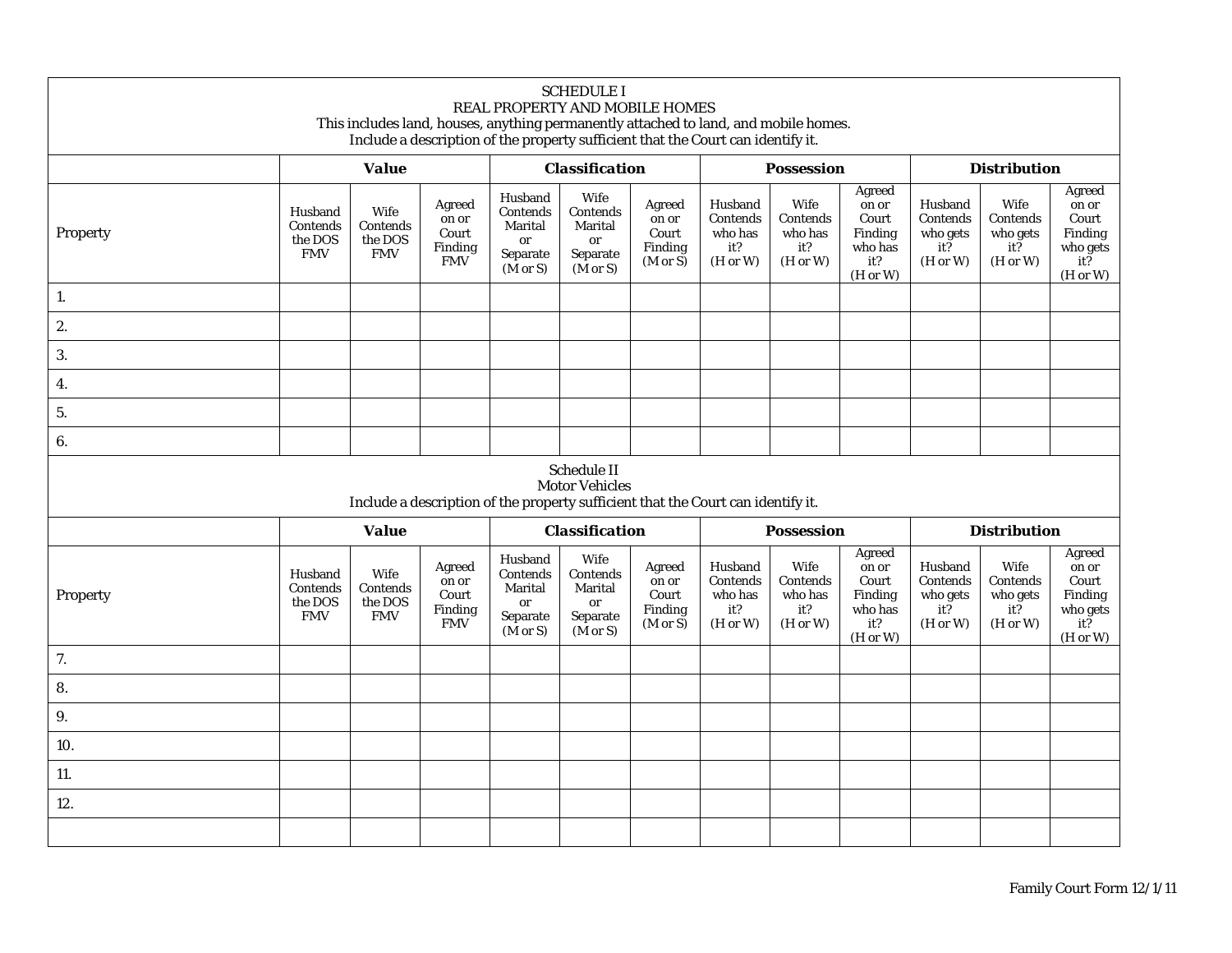| <b>SCHEDULE III</b><br>HOUSEHOLD FUNISHINGS/COLLECTIBLES<br>Include a description of the property sufficient that the Court can identify it. |                                               |                                           |                                                   |                                                                                  |                                                                              |                                                            |                                                   |                                                |                                                                   |                                                            |                                                                                           |                                                                            |  |
|----------------------------------------------------------------------------------------------------------------------------------------------|-----------------------------------------------|-------------------------------------------|---------------------------------------------------|----------------------------------------------------------------------------------|------------------------------------------------------------------------------|------------------------------------------------------------|---------------------------------------------------|------------------------------------------------|-------------------------------------------------------------------|------------------------------------------------------------|-------------------------------------------------------------------------------------------|----------------------------------------------------------------------------|--|
|                                                                                                                                              |                                               | <b>Value</b>                              |                                                   |                                                                                  | <b>Classification</b>                                                        |                                                            |                                                   | <b>Possession</b>                              |                                                                   |                                                            | <b>Distribution</b>                                                                       |                                                                            |  |
| Property                                                                                                                                     | Husband<br>Contends<br>the DOS<br>${\rm FMV}$ | Wife<br>Contends<br>the DOS<br><b>FMV</b> | Agreed<br>on or<br>Court<br>Finding<br><b>FMV</b> | Husband<br>$\mbox{Contents}$<br>Marital<br>or<br>Separate<br>$(M \text{ or } S)$ | Wife<br>Contends<br>Marital<br>or<br>${\bf Separate}$<br>$(M \text{ or } S)$ | Agreed<br>on or<br>Court<br>Finding<br>$(M \text{ or } S)$ | Husband<br>Contends<br>who has<br>it?<br>(H or W) | Wife<br>Contends<br>who has<br>it?<br>(H or W) | Agreed<br>on or<br>Court<br>Finding<br>who has<br>it?<br>(H or W) | Husband<br>Contends<br>who gets<br>$it\bar{?}$<br>(H or W) | Wife<br>Contends<br>who gets $\underset{\textbf{i} \mathbf{t}^? }{\text{ } }$<br>(H or W) | Agreed<br>on or<br>Court<br>Finding<br>who gets<br>$it\bar{?}$<br>(H or W) |  |
| 13.                                                                                                                                          |                                               |                                           |                                                   |                                                                                  |                                                                              |                                                            |                                                   |                                                |                                                                   |                                                            |                                                                                           |                                                                            |  |
| 14.                                                                                                                                          |                                               |                                           |                                                   |                                                                                  |                                                                              |                                                            |                                                   |                                                |                                                                   |                                                            |                                                                                           |                                                                            |  |
| 15.                                                                                                                                          |                                               |                                           |                                                   |                                                                                  |                                                                              |                                                            |                                                   |                                                |                                                                   |                                                            |                                                                                           |                                                                            |  |
| 16.                                                                                                                                          |                                               |                                           |                                                   |                                                                                  |                                                                              |                                                            |                                                   |                                                |                                                                   |                                                            |                                                                                           |                                                                            |  |
| 17.                                                                                                                                          |                                               |                                           |                                                   |                                                                                  |                                                                              |                                                            |                                                   |                                                |                                                                   |                                                            |                                                                                           |                                                                            |  |
| 18.                                                                                                                                          |                                               |                                           |                                                   |                                                                                  |                                                                              |                                                            |                                                   |                                                |                                                                   |                                                            |                                                                                           |                                                                            |  |
| 19.                                                                                                                                          |                                               |                                           |                                                   |                                                                                  |                                                                              |                                                            |                                                   |                                                |                                                                   |                                                            |                                                                                           |                                                                            |  |
| 20.                                                                                                                                          |                                               |                                           |                                                   |                                                                                  |                                                                              |                                                            |                                                   |                                                |                                                                   |                                                            |                                                                                           |                                                                            |  |
| 21.                                                                                                                                          |                                               |                                           |                                                   |                                                                                  |                                                                              |                                                            |                                                   |                                                |                                                                   |                                                            |                                                                                           |                                                                            |  |
| 22.                                                                                                                                          |                                               |                                           |                                                   |                                                                                  |                                                                              |                                                            |                                                   |                                                |                                                                   |                                                            |                                                                                           |                                                                            |  |
| 23.                                                                                                                                          |                                               |                                           |                                                   |                                                                                  |                                                                              |                                                            |                                                   |                                                |                                                                   |                                                            |                                                                                           |                                                                            |  |
| 24.                                                                                                                                          |                                               |                                           |                                                   |                                                                                  |                                                                              |                                                            |                                                   |                                                |                                                                   |                                                            |                                                                                           |                                                                            |  |
| 25.                                                                                                                                          |                                               |                                           |                                                   |                                                                                  |                                                                              |                                                            |                                                   |                                                |                                                                   |                                                            |                                                                                           |                                                                            |  |
| 26.                                                                                                                                          |                                               |                                           |                                                   |                                                                                  |                                                                              |                                                            |                                                   |                                                |                                                                   |                                                            |                                                                                           |                                                                            |  |
| 27.                                                                                                                                          |                                               |                                           |                                                   |                                                                                  |                                                                              |                                                            |                                                   |                                                |                                                                   |                                                            |                                                                                           |                                                                            |  |
| 28.                                                                                                                                          |                                               |                                           |                                                   |                                                                                  |                                                                              |                                                            |                                                   |                                                |                                                                   |                                                            |                                                                                           |                                                                            |  |
| 29.                                                                                                                                          |                                               |                                           |                                                   |                                                                                  |                                                                              |                                                            |                                                   |                                                |                                                                   |                                                            |                                                                                           |                                                                            |  |
| 30.                                                                                                                                          |                                               |                                           |                                                   |                                                                                  |                                                                              |                                                            |                                                   |                                                |                                                                   |                                                            |                                                                                           |                                                                            |  |
| 31.                                                                                                                                          |                                               |                                           |                                                   |                                                                                  |                                                                              |                                                            |                                                   |                                                |                                                                   |                                                            |                                                                                           |                                                                            |  |
| 32.                                                                                                                                          |                                               |                                           |                                                   |                                                                                  |                                                                              |                                                            |                                                   |                                                |                                                                   |                                                            |                                                                                           |                                                                            |  |
| 33.                                                                                                                                          |                                               |                                           |                                                   |                                                                                  |                                                                              |                                                            |                                                   |                                                |                                                                   |                                                            |                                                                                           |                                                                            |  |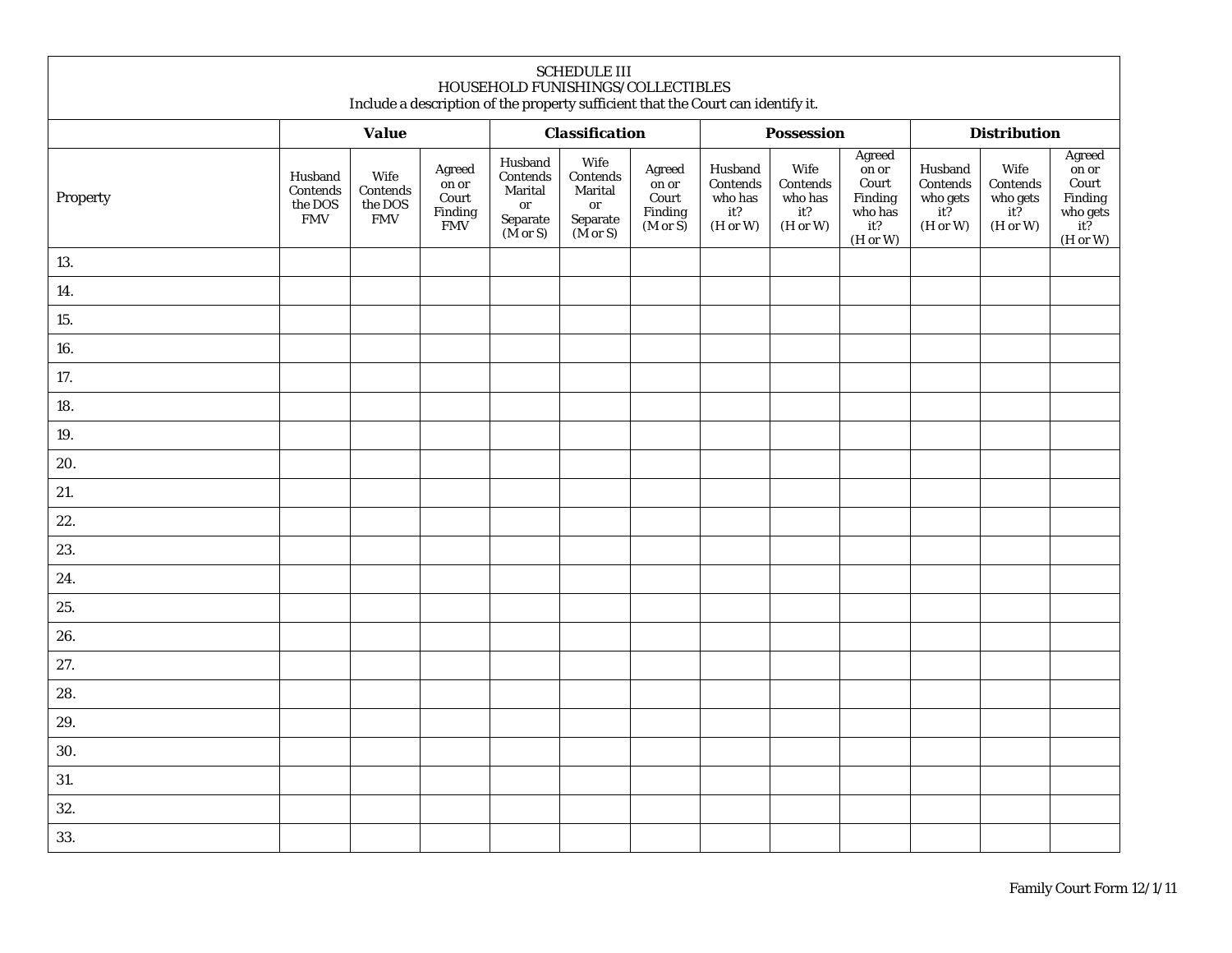| <b>SCHEDULE IV</b><br>MISCELLANEOUS PERSONAL PROPERTY<br>(Tools, Guns, Lawn Equipment, Jewelry, Animals)<br>Include a description of the property sufficient that the Court can identify it. |                                              |                                           |                                                   |                                                                         |                                                                      |                                                            |                                                   |                                                |                                                                   |                                                            |                                                         |                                                                              |
|----------------------------------------------------------------------------------------------------------------------------------------------------------------------------------------------|----------------------------------------------|-------------------------------------------|---------------------------------------------------|-------------------------------------------------------------------------|----------------------------------------------------------------------|------------------------------------------------------------|---------------------------------------------------|------------------------------------------------|-------------------------------------------------------------------|------------------------------------------------------------|---------------------------------------------------------|------------------------------------------------------------------------------|
|                                                                                                                                                                                              |                                              | <b>Value</b>                              |                                                   | <b>Classification</b>                                                   |                                                                      |                                                            | <b>Possession</b>                                 |                                                |                                                                   | <b>Distribution</b>                                        |                                                         |                                                                              |
| Property                                                                                                                                                                                     | Husband<br>Contends<br>the DOS<br><b>FMV</b> | Wife<br>Contends<br>the DOS<br><b>FMV</b> | Agreed<br>on or<br>Court<br>Finding<br><b>FMV</b> | Husband<br>Contends<br>Marital<br>or<br>Separate<br>$(M \text{ or } S)$ | Wife<br>Contends<br>Marital<br>or<br>Separate<br>$(M \text{ or } S)$ | Agreed<br>on or<br>Court<br>Finding<br>$(M \text{ or } S)$ | Husband<br>Contends<br>who has<br>it?<br>(H or W) | Wife<br>Contends<br>who has<br>it?<br>(H or W) | Agreed<br>on or<br>Court<br>Finding<br>who has<br>it?<br>(H or W) | Husband<br>Contends<br>who gets<br>$it\bar{?}$<br>(H or W) | Wife<br>Contends<br>who gets<br>$it\bar{?}$<br>(H or W) | Agreed<br>on or<br>Court<br>Finding<br>who gets<br>$it\tilde{?}$<br>(H or W) |
| 34.                                                                                                                                                                                          |                                              |                                           |                                                   |                                                                         |                                                                      |                                                            |                                                   |                                                |                                                                   |                                                            |                                                         |                                                                              |
| 35.                                                                                                                                                                                          |                                              |                                           |                                                   |                                                                         |                                                                      |                                                            |                                                   |                                                |                                                                   |                                                            |                                                         |                                                                              |
| 36.                                                                                                                                                                                          |                                              |                                           |                                                   |                                                                         |                                                                      |                                                            |                                                   |                                                |                                                                   |                                                            |                                                         |                                                                              |
| 37.                                                                                                                                                                                          |                                              |                                           |                                                   |                                                                         |                                                                      |                                                            |                                                   |                                                |                                                                   |                                                            |                                                         |                                                                              |
| 38.                                                                                                                                                                                          |                                              |                                           |                                                   |                                                                         |                                                                      |                                                            |                                                   |                                                |                                                                   |                                                            |                                                         |                                                                              |
| 39.                                                                                                                                                                                          |                                              |                                           |                                                   |                                                                         |                                                                      |                                                            |                                                   |                                                |                                                                   |                                                            |                                                         |                                                                              |
| 40.                                                                                                                                                                                          |                                              |                                           |                                                   |                                                                         |                                                                      |                                                            |                                                   |                                                |                                                                   |                                                            |                                                         |                                                                              |
| 41.                                                                                                                                                                                          |                                              |                                           |                                                   |                                                                         |                                                                      |                                                            |                                                   |                                                |                                                                   |                                                            |                                                         |                                                                              |
| 42.                                                                                                                                                                                          |                                              |                                           |                                                   |                                                                         |                                                                      |                                                            |                                                   |                                                |                                                                   |                                                            |                                                         |                                                                              |
| 43.                                                                                                                                                                                          |                                              |                                           |                                                   |                                                                         |                                                                      |                                                            |                                                   |                                                |                                                                   |                                                            |                                                         |                                                                              |
| 44.                                                                                                                                                                                          |                                              |                                           |                                                   |                                                                         |                                                                      |                                                            |                                                   |                                                |                                                                   |                                                            |                                                         |                                                                              |
| 45.                                                                                                                                                                                          |                                              |                                           |                                                   |                                                                         |                                                                      |                                                            |                                                   |                                                |                                                                   |                                                            |                                                         |                                                                              |
| 46.                                                                                                                                                                                          |                                              |                                           |                                                   |                                                                         |                                                                      |                                                            |                                                   |                                                |                                                                   |                                                            |                                                         |                                                                              |
| 47.                                                                                                                                                                                          |                                              |                                           |                                                   |                                                                         |                                                                      |                                                            |                                                   |                                                |                                                                   |                                                            |                                                         |                                                                              |
| 48.                                                                                                                                                                                          |                                              |                                           |                                                   |                                                                         |                                                                      |                                                            |                                                   |                                                |                                                                   |                                                            |                                                         |                                                                              |
| 49.                                                                                                                                                                                          |                                              |                                           |                                                   |                                                                         |                                                                      |                                                            |                                                   |                                                |                                                                   |                                                            |                                                         |                                                                              |
| 50.                                                                                                                                                                                          |                                              |                                           |                                                   |                                                                         |                                                                      |                                                            |                                                   |                                                |                                                                   |                                                            |                                                         |                                                                              |
| 51.                                                                                                                                                                                          |                                              |                                           |                                                   |                                                                         |                                                                      |                                                            |                                                   |                                                |                                                                   |                                                            |                                                         |                                                                              |
| 52.                                                                                                                                                                                          |                                              |                                           |                                                   |                                                                         |                                                                      |                                                            |                                                   |                                                |                                                                   |                                                            |                                                         |                                                                              |
| 53.                                                                                                                                                                                          |                                              |                                           |                                                   |                                                                         |                                                                      |                                                            |                                                   |                                                |                                                                   |                                                            |                                                         |                                                                              |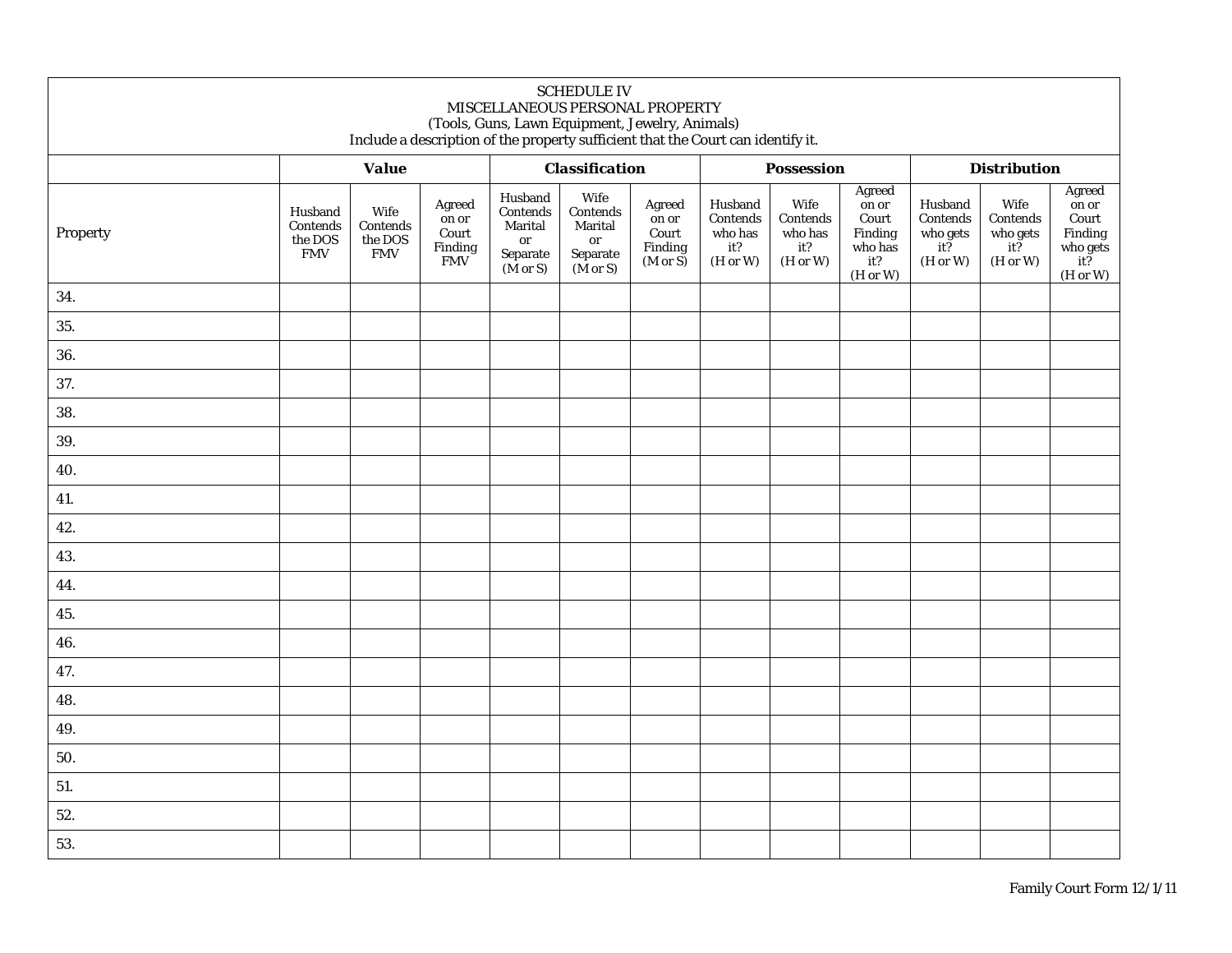| <b>SCHEDULE V</b><br>ACCOUNTS (Checking, Savings, CD's)<br>Include a description of the property sufficient that the Court can identify it. |                                              |                                                                                  |                                                          |                                                                         |                                                                                      |                                                            |                                                   |                                                |                                                                   |                                                    |                                                         |                                                                    |
|---------------------------------------------------------------------------------------------------------------------------------------------|----------------------------------------------|----------------------------------------------------------------------------------|----------------------------------------------------------|-------------------------------------------------------------------------|--------------------------------------------------------------------------------------|------------------------------------------------------------|---------------------------------------------------|------------------------------------------------|-------------------------------------------------------------------|----------------------------------------------------|---------------------------------------------------------|--------------------------------------------------------------------|
|                                                                                                                                             | <b>Value</b>                                 |                                                                                  |                                                          | <b>Classification</b>                                                   |                                                                                      | <b>Possession</b>                                          |                                                   |                                                | <b>Distribution</b>                                               |                                                    |                                                         |                                                                    |
| Property                                                                                                                                    | Husband<br>Contends<br>the DOS<br><b>FMV</b> | Wife<br>Contends<br>the DOS<br><b>FMV</b>                                        | Agreed<br>on or<br>Court<br>Finding<br><b>FMV</b>        | Husband<br>Contends<br>Marital<br>or<br>Separate<br>$(M \text{ or } S)$ | Wife<br>Contends<br>Marital<br>or<br>Separate<br>$(M \text{ or } S)$                 | Agreed<br>on or<br>Court<br>Finding<br>$(M \text{ or } S)$ | Husband<br>Contends<br>who has<br>it?<br>(H or W) | Wife<br>Contends<br>who has<br>it?<br>(H or W) | Agreed<br>on or<br>Court<br>Finding<br>who has<br>it?<br>(H or W) | Husband<br>Contends<br>who gets<br>it?<br>(H or W) | Wife<br>Contends<br>who gets<br>it?<br>(H or W)         | Agreed<br>on or<br>Court<br>Finding<br>who gets<br>it?<br>(H or W) |
| 54.                                                                                                                                         |                                              |                                                                                  |                                                          |                                                                         |                                                                                      |                                                            |                                                   |                                                |                                                                   |                                                    |                                                         |                                                                    |
| 55.                                                                                                                                         |                                              |                                                                                  |                                                          |                                                                         |                                                                                      |                                                            |                                                   |                                                |                                                                   |                                                    |                                                         |                                                                    |
| 56.                                                                                                                                         |                                              |                                                                                  |                                                          |                                                                         |                                                                                      |                                                            |                                                   |                                                |                                                                   |                                                    |                                                         |                                                                    |
| 57.                                                                                                                                         |                                              |                                                                                  |                                                          |                                                                         |                                                                                      |                                                            |                                                   |                                                |                                                                   |                                                    |                                                         |                                                                    |
| 58.                                                                                                                                         |                                              |                                                                                  |                                                          |                                                                         |                                                                                      |                                                            |                                                   |                                                |                                                                   |                                                    |                                                         |                                                                    |
| 59.                                                                                                                                         |                                              |                                                                                  |                                                          |                                                                         |                                                                                      |                                                            |                                                   |                                                |                                                                   |                                                    |                                                         |                                                                    |
| 60.                                                                                                                                         |                                              |                                                                                  |                                                          |                                                                         |                                                                                      |                                                            |                                                   |                                                |                                                                   |                                                    |                                                         |                                                                    |
|                                                                                                                                             |                                              | Include a description of the property sufficient that the Court can identify it. |                                                          |                                                                         | <b>SCHEDULE VI</b><br>BUSINESSES, STOCKS, SECURITIES AND INTANGIBLE ASSETS           |                                                            |                                                   |                                                |                                                                   |                                                    |                                                         |                                                                    |
|                                                                                                                                             |                                              | <b>Value</b>                                                                     |                                                          |                                                                         | <b>Classification</b>                                                                |                                                            |                                                   | <b>Possession</b>                              |                                                                   |                                                    | <b>Distribution</b>                                     |                                                                    |
| Property                                                                                                                                    | Husband<br>Contends<br>the DOS<br><b>FMV</b> | Wife<br>Contends<br>the DOS<br><b>FMV</b>                                        | Agreed<br>on or<br>Court<br><b>Finding</b><br><b>FMV</b> | Husband<br>Contends<br>Marital<br>or<br>Separate<br>$(M \text{ or } S)$ | Wife<br>$\mbox{Contents}$<br><b>Marital</b><br>or<br>Separate<br>$(M \text{ or } S)$ | Agreed<br>on or<br>Court<br>Finding<br>$(M \text{ or } S)$ | Husband<br>Contends<br>who has<br>it?<br>(H or W) | Wife<br>Contends<br>who has<br>it?<br>(H or W) | Agreed<br>on or<br>Court<br>Finding<br>who has<br>it?<br>(H or W) | Husband<br>Contends<br>who gets<br>it?<br>(H or W) | Wife<br>Contends<br>who gets<br>$it\bar{?}$<br>(H or W) | Agreed<br>on or<br>Court<br>Finding<br>who gets<br>it?<br>(H or W) |
| 61.                                                                                                                                         |                                              |                                                                                  |                                                          |                                                                         |                                                                                      |                                                            |                                                   |                                                |                                                                   |                                                    |                                                         |                                                                    |
| 62.                                                                                                                                         |                                              |                                                                                  |                                                          |                                                                         |                                                                                      |                                                            |                                                   |                                                |                                                                   |                                                    |                                                         |                                                                    |
| 63.                                                                                                                                         |                                              |                                                                                  |                                                          |                                                                         |                                                                                      |                                                            |                                                   |                                                |                                                                   |                                                    |                                                         |                                                                    |
| 64.                                                                                                                                         |                                              |                                                                                  |                                                          |                                                                         |                                                                                      |                                                            |                                                   |                                                |                                                                   |                                                    |                                                         |                                                                    |
| 65.                                                                                                                                         |                                              |                                                                                  |                                                          |                                                                         |                                                                                      |                                                            |                                                   |                                                |                                                                   |                                                    |                                                         |                                                                    |
| 66.                                                                                                                                         |                                              |                                                                                  |                                                          |                                                                         |                                                                                      |                                                            |                                                   |                                                |                                                                   |                                                    |                                                         |                                                                    |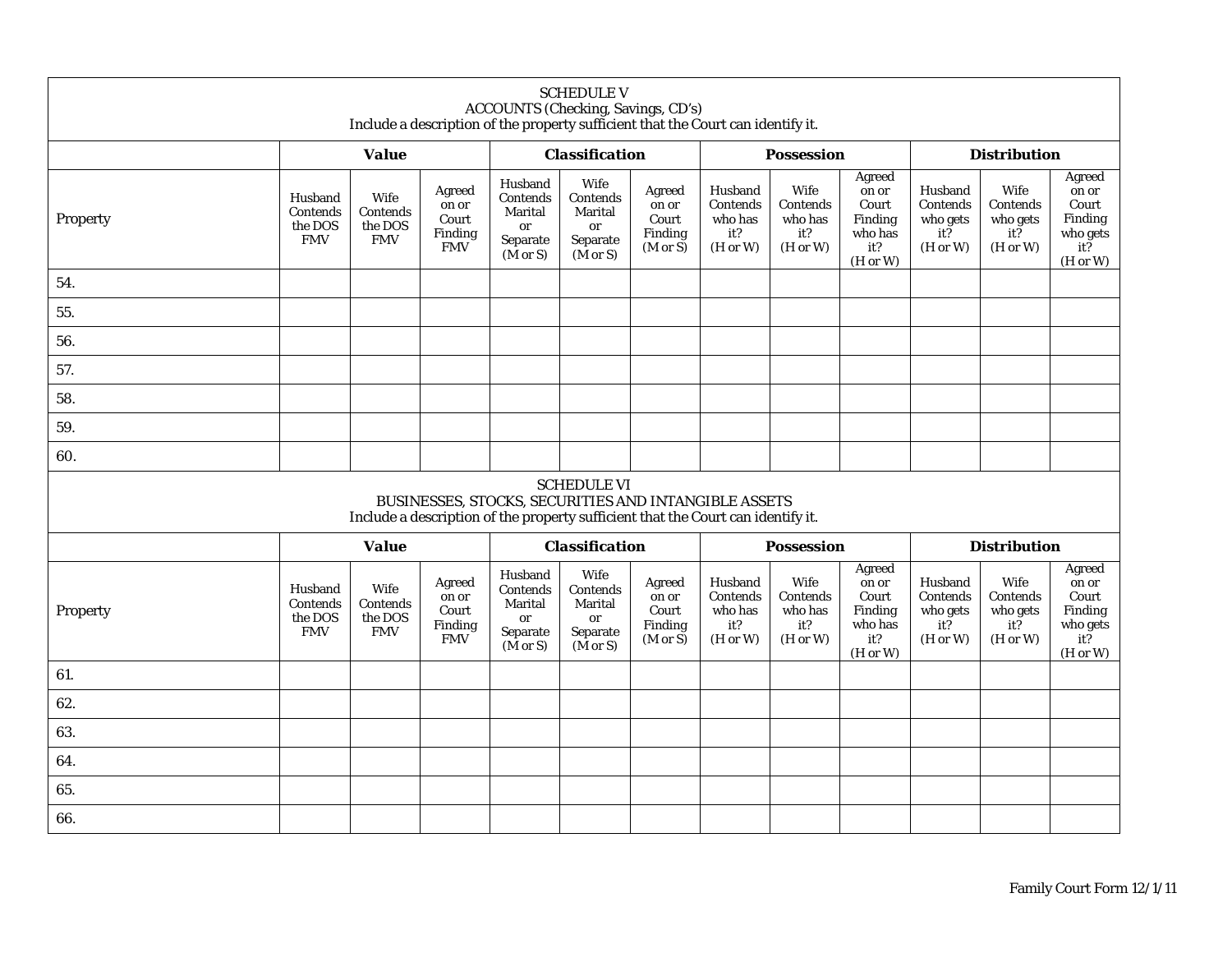| <b>SCHEDULE VII</b><br><b>RETIREMENT</b><br>(Pensions, 401 (K), Profit Sharing Plans, IRAs) |                                              |                                           |                                                   |                                                                         |                                                                                           |                                                            |                                                   |                                                |                                                                              |                                                            |                                                         |                                                                    |  |
|---------------------------------------------------------------------------------------------|----------------------------------------------|-------------------------------------------|---------------------------------------------------|-------------------------------------------------------------------------|-------------------------------------------------------------------------------------------|------------------------------------------------------------|---------------------------------------------------|------------------------------------------------|------------------------------------------------------------------------------|------------------------------------------------------------|---------------------------------------------------------|--------------------------------------------------------------------|--|
|                                                                                             |                                              | <b>Value</b>                              |                                                   |                                                                         | <b>Classification</b>                                                                     |                                                            |                                                   | <b>Possession</b>                              |                                                                              |                                                            | <b>Distribution</b>                                     |                                                                    |  |
| Property                                                                                    | Husband<br>Contends<br>the DOS<br><b>FMV</b> | Wife<br>Contends<br>the DOS<br><b>FMV</b> | Agreed<br>on or<br>Court<br>Finding<br><b>FMV</b> | Husband<br>Contends<br>Marital<br>or<br>Separate<br>$(M \text{ or } S)$ | Wife<br>Contends<br>Marital<br>or<br>Separate<br>$(M \text{ or } S)$                      | Agreed<br>on or<br>Court<br>Finding<br>$(M \text{ or } S)$ | Husband<br>Contends<br>who has<br>it?<br>(H or W) | Wife<br>Contends<br>who has<br>it?<br>(H or W) | Agreed<br>on or<br>Court<br>Finding<br>who has<br>it?<br>(H or W)            | Husband<br>Contends<br>who gets<br>$it\bar{?}$<br>(H or W) | Wife<br>Contends<br>who gets<br>$it\bar{?}$<br>(H or W) | Agreed<br>on or<br>Court<br>Finding<br>who gets<br>it?<br>(H or W) |  |
| 67.                                                                                         |                                              |                                           |                                                   |                                                                         |                                                                                           |                                                            |                                                   |                                                |                                                                              |                                                            |                                                         |                                                                    |  |
| 68.                                                                                         |                                              |                                           |                                                   |                                                                         |                                                                                           |                                                            |                                                   |                                                |                                                                              |                                                            |                                                         |                                                                    |  |
| 69.                                                                                         |                                              |                                           |                                                   |                                                                         |                                                                                           |                                                            |                                                   |                                                |                                                                              |                                                            |                                                         |                                                                    |  |
| 70.                                                                                         |                                              |                                           |                                                   |                                                                         |                                                                                           |                                                            |                                                   |                                                |                                                                              |                                                            |                                                         |                                                                    |  |
| 71.                                                                                         |                                              |                                           |                                                   |                                                                         |                                                                                           |                                                            |                                                   |                                                |                                                                              |                                                            |                                                         |                                                                    |  |
| 72.                                                                                         |                                              |                                           |                                                   |                                                                         |                                                                                           |                                                            |                                                   |                                                |                                                                              |                                                            |                                                         |                                                                    |  |
| 73.                                                                                         |                                              |                                           |                                                   |                                                                         |                                                                                           |                                                            |                                                   |                                                |                                                                              |                                                            |                                                         |                                                                    |  |
|                                                                                             |                                              |                                           |                                                   |                                                                         | <b>SCHEDULE VIII</b><br>LIFE INSURANCE POLICIES<br>(Use the Case Values of your policies) |                                                            |                                                   |                                                |                                                                              |                                                            |                                                         |                                                                    |  |
|                                                                                             |                                              | <b>Value</b>                              |                                                   | <b>Classification</b>                                                   |                                                                                           |                                                            | <b>Possession</b>                                 |                                                |                                                                              | <b>Distribution</b>                                        |                                                         |                                                                    |  |
| Property                                                                                    | Husband<br>Contends<br>the DOS<br><b>FMV</b> | Wife<br>Contends<br>the DOS<br><b>FMV</b> | Agreed<br>on or<br>Court<br>Finding<br><b>FMV</b> | Husband<br>Contends<br>Marital<br>or<br>Separate<br>$(M \text{ or } S)$ | Wife<br>Contends<br>Marital<br>or<br>Separate<br>$(M \text{ or } S)$                      | Agreed<br>on or<br>Court<br>Finding<br>$(M \text{ or } S)$ | Husband<br>Contends<br>who has<br>it?<br>(H or W) | Wife<br>Contends<br>who has<br>it?<br>(H or W) | Agreed<br>on or<br>Court<br>Finding<br>who has<br>it?<br>$(H \text{ or } W)$ | Husband<br>Contends<br>who gets<br>it?<br>(H or W)         | Wife<br>Contends<br>who gets<br>$it\bar{?}$<br>(H or W) | Agreed<br>on or<br>Court<br>Finding<br>who gets<br>it?<br>(H or W) |  |
| 74.                                                                                         |                                              |                                           |                                                   |                                                                         |                                                                                           |                                                            |                                                   |                                                |                                                                              |                                                            |                                                         |                                                                    |  |
| 75.                                                                                         |                                              |                                           |                                                   |                                                                         |                                                                                           |                                                            |                                                   |                                                |                                                                              |                                                            |                                                         |                                                                    |  |
| 76.                                                                                         |                                              |                                           |                                                   |                                                                         |                                                                                           |                                                            |                                                   |                                                |                                                                              |                                                            |                                                         |                                                                    |  |
| 77.                                                                                         |                                              |                                           |                                                   |                                                                         |                                                                                           |                                                            |                                                   |                                                |                                                                              |                                                            |                                                         |                                                                    |  |
| 78.                                                                                         |                                              |                                           |                                                   |                                                                         |                                                                                           |                                                            |                                                   |                                                |                                                                              |                                                            |                                                         |                                                                    |  |
| 79.                                                                                         |                                              |                                           |                                                   |                                                                         |                                                                                           |                                                            |                                                   |                                                |                                                                              |                                                            |                                                         |                                                                    |  |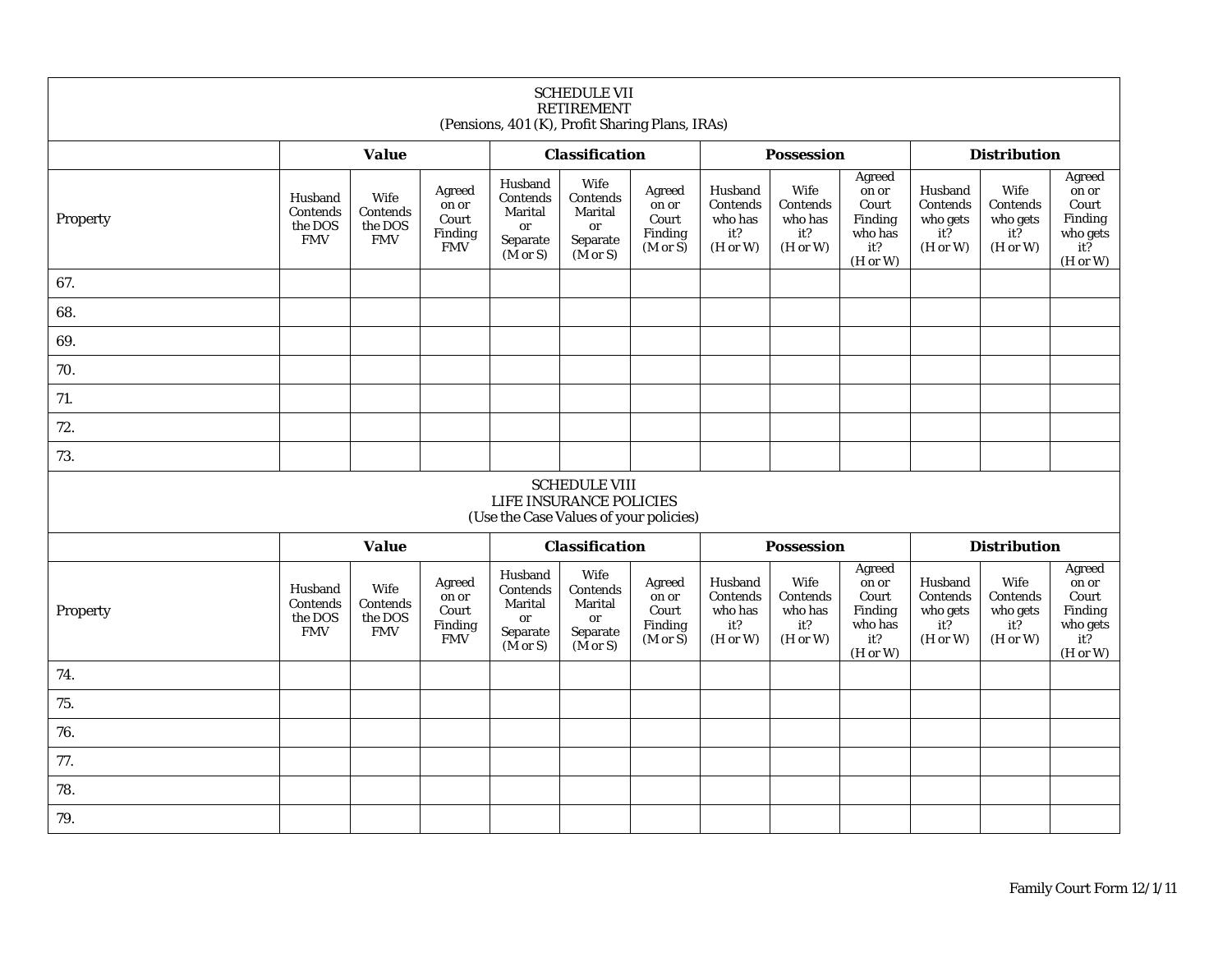| <b>SCHEDULE IX</b><br>PROPERTY ACQUIRED AFTER DOS<br>Include a description of the property sufficient that the Court can identify it. |                                              |                                           |                                                        |                                                                                 |                                                                              |                                                                      |                                                                          |                                                |                                                                                                    |                                                              |                                                   |                                                                      |  |
|---------------------------------------------------------------------------------------------------------------------------------------|----------------------------------------------|-------------------------------------------|--------------------------------------------------------|---------------------------------------------------------------------------------|------------------------------------------------------------------------------|----------------------------------------------------------------------|--------------------------------------------------------------------------|------------------------------------------------|----------------------------------------------------------------------------------------------------|--------------------------------------------------------------|---------------------------------------------------|----------------------------------------------------------------------|--|
|                                                                                                                                       |                                              | <b>Value</b>                              |                                                        |                                                                                 | <b>Classification</b>                                                        |                                                                      |                                                                          | <b>Possession</b>                              |                                                                                                    |                                                              | <b>Distribution</b>                               |                                                                      |  |
| Property                                                                                                                              | Husband<br>Contends<br>the DOS<br><b>FMV</b> | Wife<br>Contends<br>the DOS<br><b>FMV</b> | Agreed<br>$\,$ on or<br>Court<br>Finding<br><b>FMV</b> | Husband<br>Contends<br>Marital<br>or<br>${\bf Separate}$<br>$(M \text{ or } S)$ | Wife<br>Contends<br>Marital<br>or<br>${\bf Separate}$<br>$(M \text{ or } S)$ | Agreed<br>$\,$ on $\,$ or<br>Court<br>Finding<br>$(M \text{ or } S)$ | Husband<br>Contends<br>who has<br>it?<br>$(\mathrm{H\ or\ } \mathrm{W})$ | Wife<br>Contends<br>who has<br>it?<br>(H or W) | Agreed<br>on or<br>$\mbox{Court}$<br>$\ensuremath{\mathrm{Finding}}$<br>who has<br>it?<br>(H or W) | Husband<br>Contends<br>who gets<br>$it\tilde{?}$<br>(H or W) | Wife<br>Contends<br>who gets $\,$ it?<br>(H or W) | Agreed<br>on or<br>Court<br>Finding<br>who gets<br>$it?$<br>(H or W) |  |
| 80.                                                                                                                                   |                                              |                                           |                                                        |                                                                                 |                                                                              |                                                                      |                                                                          |                                                |                                                                                                    |                                                              |                                                   |                                                                      |  |
| 81.                                                                                                                                   |                                              |                                           |                                                        |                                                                                 |                                                                              |                                                                      |                                                                          |                                                |                                                                                                    |                                                              |                                                   |                                                                      |  |
| 82.                                                                                                                                   |                                              |                                           |                                                        |                                                                                 |                                                                              |                                                                      |                                                                          |                                                |                                                                                                    |                                                              |                                                   |                                                                      |  |
| 83.                                                                                                                                   |                                              |                                           |                                                        |                                                                                 |                                                                              |                                                                      |                                                                          |                                                |                                                                                                    |                                                              |                                                   |                                                                      |  |
| 84.                                                                                                                                   |                                              |                                           |                                                        |                                                                                 |                                                                              |                                                                      |                                                                          |                                                |                                                                                                    |                                                              |                                                   |                                                                      |  |
| 85.                                                                                                                                   |                                              |                                           |                                                        |                                                                                 |                                                                              |                                                                      |                                                                          |                                                |                                                                                                    |                                                              |                                                   |                                                                      |  |
| 86.                                                                                                                                   |                                              |                                           |                                                        |                                                                                 |                                                                              |                                                                      |                                                                          |                                                |                                                                                                    |                                                              |                                                   |                                                                      |  |
| 87.                                                                                                                                   |                                              |                                           |                                                        |                                                                                 |                                                                              |                                                                      |                                                                          |                                                |                                                                                                    |                                                              |                                                   |                                                                      |  |
| 88.                                                                                                                                   |                                              |                                           |                                                        |                                                                                 |                                                                              |                                                                      |                                                                          |                                                |                                                                                                    |                                                              |                                                   |                                                                      |  |
| 89.                                                                                                                                   |                                              |                                           |                                                        |                                                                                 |                                                                              |                                                                      |                                                                          |                                                |                                                                                                    |                                                              |                                                   |                                                                      |  |
| 90.                                                                                                                                   |                                              |                                           |                                                        |                                                                                 |                                                                              |                                                                      |                                                                          |                                                |                                                                                                    |                                                              |                                                   |                                                                      |  |
| 91.                                                                                                                                   |                                              |                                           |                                                        |                                                                                 |                                                                              |                                                                      |                                                                          |                                                |                                                                                                    |                                                              |                                                   |                                                                      |  |
| 92.                                                                                                                                   |                                              |                                           |                                                        |                                                                                 |                                                                              |                                                                      |                                                                          |                                                |                                                                                                    |                                                              |                                                   |                                                                      |  |
| 93.                                                                                                                                   |                                              |                                           |                                                        |                                                                                 |                                                                              |                                                                      |                                                                          |                                                |                                                                                                    |                                                              |                                                   |                                                                      |  |
| 94.                                                                                                                                   |                                              |                                           |                                                        |                                                                                 |                                                                              |                                                                      |                                                                          |                                                |                                                                                                    |                                                              |                                                   |                                                                      |  |
| 95.                                                                                                                                   |                                              |                                           |                                                        |                                                                                 |                                                                              |                                                                      |                                                                          |                                                |                                                                                                    |                                                              |                                                   |                                                                      |  |
| 96.                                                                                                                                   |                                              |                                           |                                                        |                                                                                 |                                                                              |                                                                      |                                                                          |                                                |                                                                                                    |                                                              |                                                   |                                                                      |  |
| 97.                                                                                                                                   |                                              |                                           |                                                        |                                                                                 |                                                                              |                                                                      |                                                                          |                                                |                                                                                                    |                                                              |                                                   |                                                                      |  |
| 98.                                                                                                                                   |                                              |                                           |                                                        |                                                                                 |                                                                              |                                                                      |                                                                          |                                                |                                                                                                    |                                                              |                                                   |                                                                      |  |
| 99.                                                                                                                                   |                                              |                                           |                                                        |                                                                                 |                                                                              |                                                                      |                                                                          |                                                |                                                                                                    |                                                              |                                                   |                                                                      |  |
| 100.                                                                                                                                  |                                              |                                           |                                                        |                                                                                 |                                                                              |                                                                      |                                                                          |                                                |                                                                                                    |                                                              |                                                   |                                                                      |  |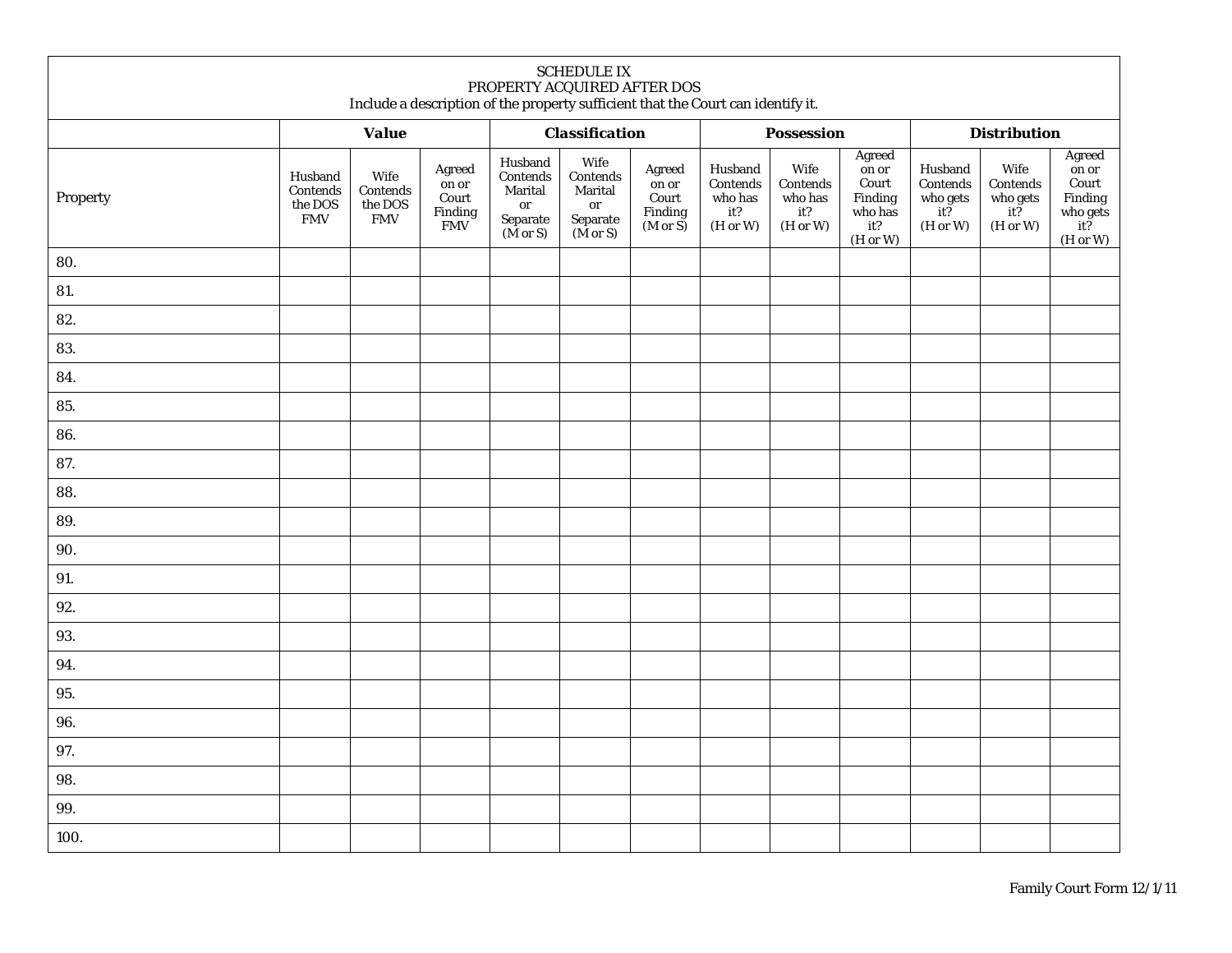## SCHEDULE X DEBTS THAT ARE SECURED List your debts that are secured by a lien on property. Include the name, address, telephone number, and account number of the creditor. For each creditor, identify (the same way you did in the "property schedules") the property securing the debt. Also, attach a copy of the documents, which show the amount of the debt. *Value Classification Possession Distribution* Property Husband Contends the DOS FMV Wife Contends the DOS FMV Agreed on or Court Finding FMV Husband Contends Marital or Separate (M or S) Wife Contends Marital or Separate (M or S) Agreed on or Court Finding (M or S) Husband Contends who has it? (H or W) Wife **Contends** who has it? (H or W) Agreed on or Court Finding who has it? (H or W) Husband Contends who gets it? (H or W) Wife Contends who gets it? (H or W) Agreed on or Court Finding who gets it? (H or W) 101.102.103.104.105.SCHEDULE XI DEBTS THAT ARE NOT SECURED List your debts that are NOT secured by a lien on property. Include the name, address, telephone number, and account number of the creditor. For each creditor, identify (the same way you did in the "property schedules") the property securing the debt. Also, attach a copy of the documents, which show the amount of the debt. *Value Classification Possession Distribution* Property Husband Contends the DOS FMV Wife Contends the DOS FMV Agreed on or Court Finding FMV Husband **Contends** Marital or Separate (M or S) Wife Contends Marital or Separate (M or S) Agreed on or Court Finding (M or S) Husband **Contends** who has it? (H or W) Wife Contends who has it? (H or W) Agreed on or Court Finding who has it? (H or W) Husband Contends who gets it? (H or W) Wife Contends who gets it? (H or W) Agreed on or Court Finding who gets it? (H or W) 106.107.108.109.110.111.112.113.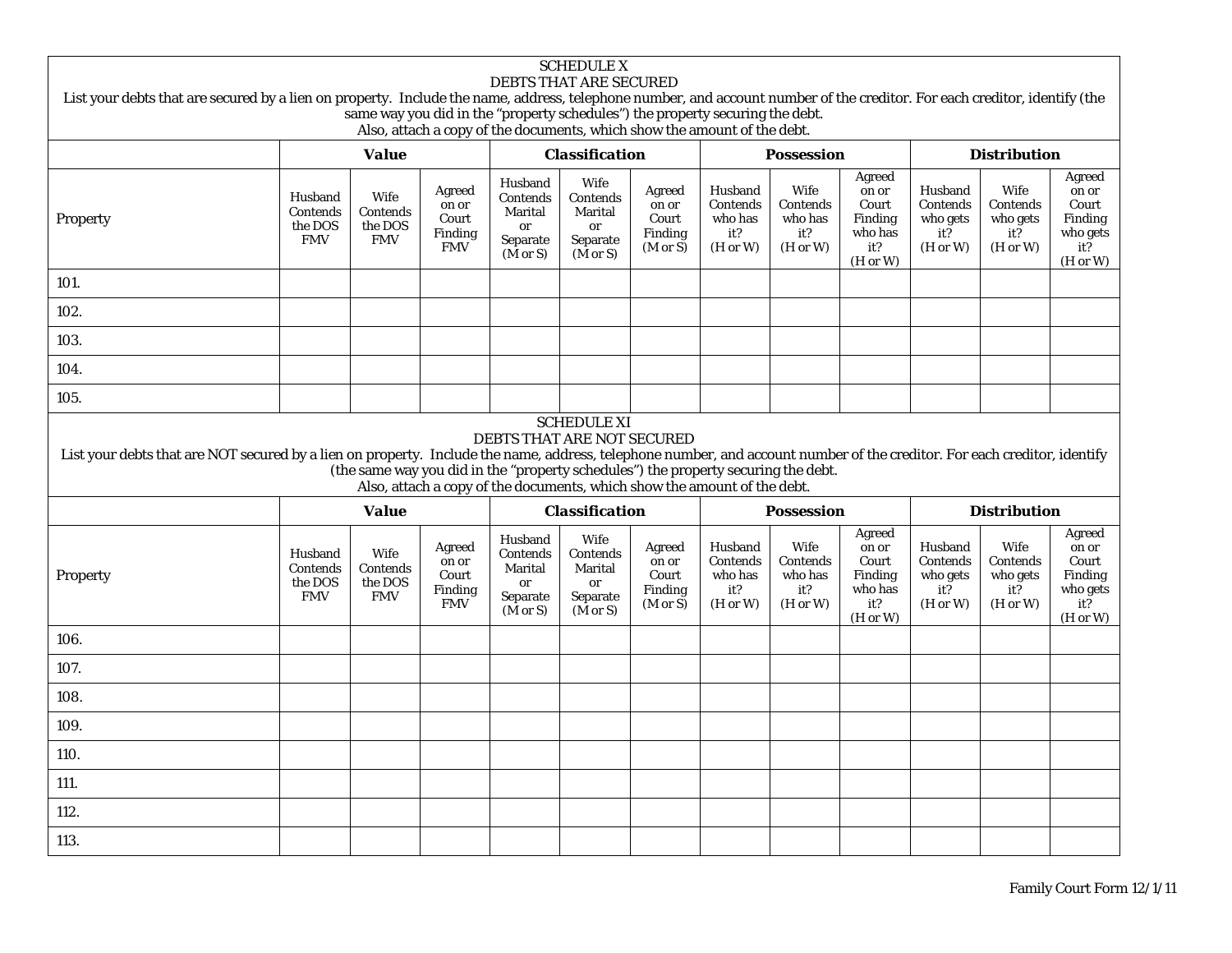| <b>SCHEDULE XII</b><br><b>DIVISIBLE PROPERTY</b><br>Itemize on a separate sheet as needed.                                                                                                                                                                                                                                                     |                                 |                              |                                          |  |  |  |  |  |  |  |  |
|------------------------------------------------------------------------------------------------------------------------------------------------------------------------------------------------------------------------------------------------------------------------------------------------------------------------------------------------|---------------------------------|------------------------------|------------------------------------------|--|--|--|--|--|--|--|--|
| <b>Factors</b>                                                                                                                                                                                                                                                                                                                                 | Husband's<br><b>Contentions</b> | Wife's<br><b>Contentions</b> | <b>Agreed or</b><br><b>Court Finding</b> |  |  |  |  |  |  |  |  |
| 115. Appreciation and diminution in value of marital property and<br>divisible property of the parties occurring after the date of<br>separation and prior to the date of distribution. Do not include the<br>appreciation or diminution in value, which is the result of post-<br>separation actions or activities of a spouse.               |                                 |                              |                                          |  |  |  |  |  |  |  |  |
| 116. Property, property rights, or any portion thereof received after the<br>date of separation but before the date of distribution that was<br>acquired as a result of the efforts of either spouse during the<br>marriage and before the date of separation, including, but not<br>limited to, commissions, bonuses, and contractual rights. |                                 |                              |                                          |  |  |  |  |  |  |  |  |
| 117. Passive income from marital property received after the date of<br>separation, including, but not limited to, interest and dividends.                                                                                                                                                                                                     |                                 |                              |                                          |  |  |  |  |  |  |  |  |
| 118. Increases in marital debt and financing charges and interest related<br>to marital debt.                                                                                                                                                                                                                                                  |                                 |                              |                                          |  |  |  |  |  |  |  |  |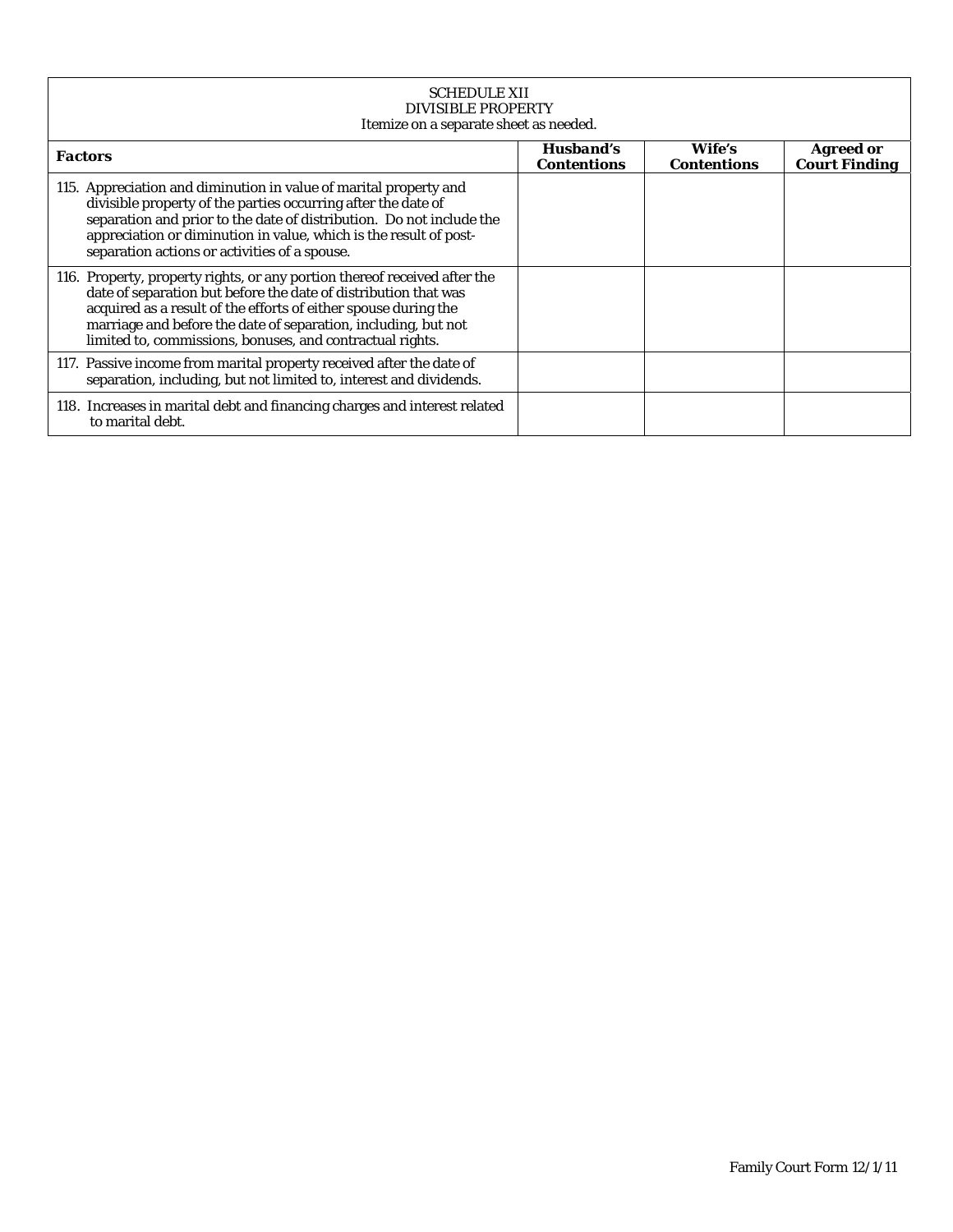| <b>SCHEDULE XIII</b><br>FACTORS JUSTIFYING AN UNEQUAL DISTRIBUTION<br>Itemize on a separate sheet as needed.                                                                                                                                                             |                                 |                              |                                             |
|--------------------------------------------------------------------------------------------------------------------------------------------------------------------------------------------------------------------------------------------------------------------------|---------------------------------|------------------------------|---------------------------------------------|
| <b>Factors</b>                                                                                                                                                                                                                                                           | Husband's<br><b>Contentions</b> | Wife's<br><b>Contentions</b> | <b>Agreed on or</b><br><b>Court Finding</b> |
| (1) The income, property, and liabilities of each party at the time the<br>division of property is to become effective.                                                                                                                                                  |                                 |                              |                                             |
| (2) An obligation for support arising out of a prior marriage.                                                                                                                                                                                                           |                                 |                              |                                             |
| (3) The duration of the marriage and the age and physical and mental<br>health of both parties.                                                                                                                                                                          |                                 |                              |                                             |
| (4) The need of a parent with custody of a child or children of the<br>marriage to occupy or own the marital residence and to sell or own its<br>household effects.                                                                                                      |                                 |                              |                                             |
| (5) The expectation of pension, retirement or other deferred<br>compensation rights, which are not marital property.                                                                                                                                                     |                                 |                              |                                             |
| (6) Any equitable claim to, interest in, or direct or indirect contribution<br>made to the acquisition of such marital property by the party not having<br>title, including joint efforts or expenditures and contributions and<br>services or lack thereof as a spouse. |                                 |                              |                                             |
| (7) Any direct or indirect contribution made by one spouse to help<br>educate or develop the career potential of the other spouse.                                                                                                                                       |                                 |                              |                                             |
| (8) Any direct contribution to an increase in value of separate property<br>which occurs during the course of the marriage.                                                                                                                                              |                                 |                              |                                             |
| (9) The liquid or non-liquid character of all marital property and<br>divisible property.                                                                                                                                                                                |                                 |                              |                                             |
| (10) The difficulty of evaluating any component asset or any interest in a<br>business, corporation or profession, and the economic desirability of<br>retaining such asset or interest, intact and free from any claim or<br>interference by the other party.           |                                 |                              |                                             |
| (11) The tax consequences to each party.                                                                                                                                                                                                                                 |                                 |                              |                                             |
| (11a) Acts of either party to maintain, preserve, develop, or expand; or to<br>waste neglect, devalue or convert the marital or divisible property, or<br>both, during the period after separation of the parties and before the time<br>of distribution.                |                                 |                              |                                             |
| (8, 11a, 12) Payments on marital debts since separation.                                                                                                                                                                                                                 |                                 |                              |                                             |
| (8, 11a, 12) Repairs or improvements to marital assets since separation.                                                                                                                                                                                                 |                                 |                              |                                             |
| (12) Any other factor which the court finds to be just and proper.                                                                                                                                                                                                       |                                 |                              |                                             |
| (12) Separate property was used for the purchase price of a marital asset.                                                                                                                                                                                               |                                 |                              |                                             |
| (12) Party's family paid the purchase price of a marital asset.                                                                                                                                                                                                          |                                 |                              |                                             |